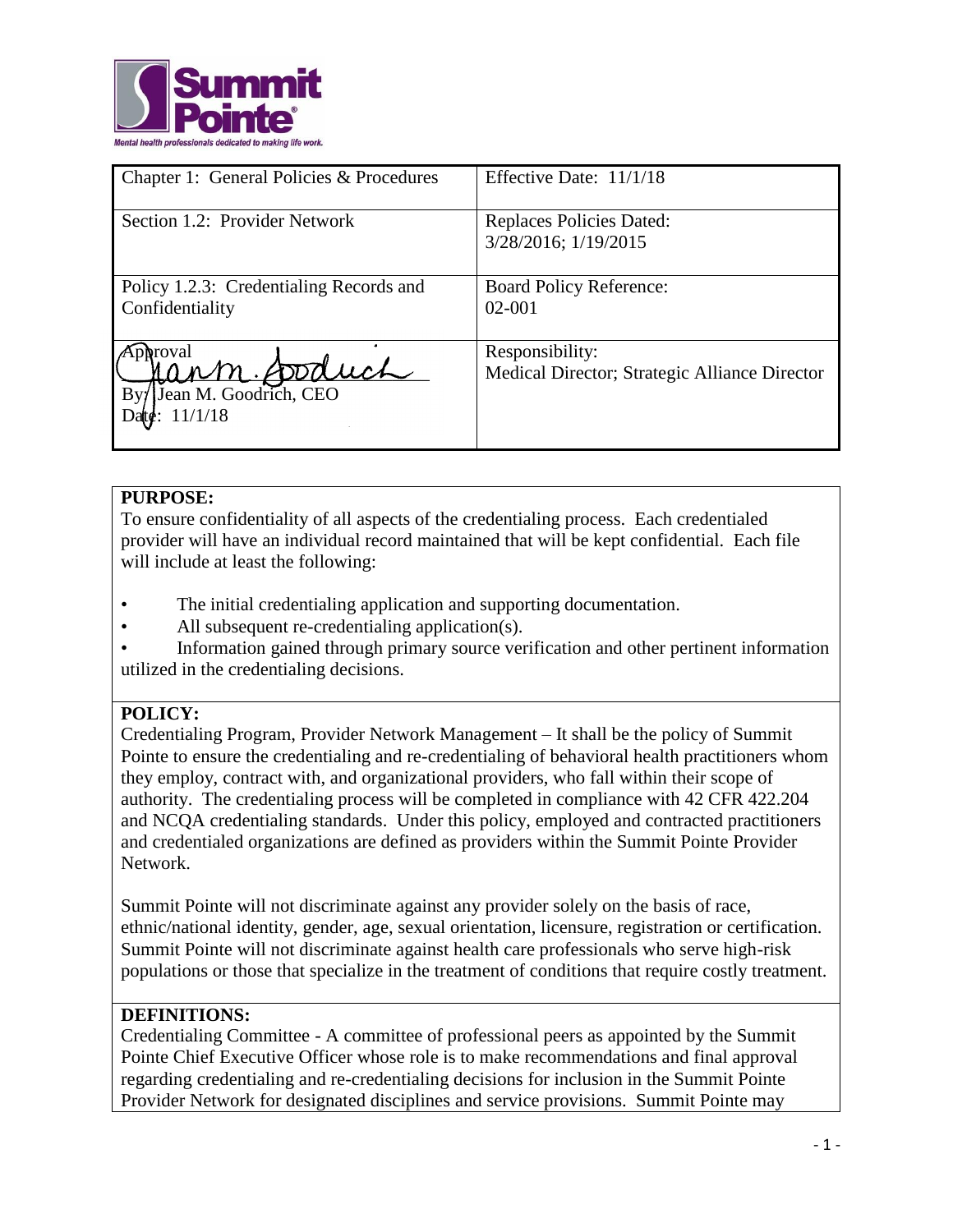conduct credentialing verification activities for individuals/organizations that do not have to be approved by the Credentialing Committee.

## **PROCEDURES / REQUIREMENTS: I. Standards and Guidelines:**

Credentialing files and information, along with minutes and records of the Credentialing Committee meetings, will be maintained in a secure environment with limited access.

Summit Pointe will maintain confidentiality of all aspects of its credentialing process. Each credentialed provider will have an individual record maintained that will be kept confidential.

Credentialing records, including Credentialing Committee meeting minutes, will be kept for a minimum of seven (7) years after the termination of employment or contractual relationship. Hard copies of credentialing materials may be destroyed by shredding after being kept for the minimum of seven (7) years. Electronic files may be kept indefinitely.

Copies, hard and/or electronic, records will be stored in a secure format. Hard copy records will be kept in locked cabinets. Electronic records will be maintained in password protected environments. Only Summit Pointe designated staff who have responsibilities associated with credentialing shall have access to these records. At no time will other staff have access to these records. Use of temporary personnel will be allowed only after they have received proper training on confidentiality of records and have signed a confidentiality statement. Training will be documented.

Electronic records will be password protected with passwords to be updated according to organization protocols. Computers will lock when the employee walks away from their station. Only authorized personnel, on a need to know basis, will be granted access to the electronic credentialing files. Access is approved upon hire by the designated Senior Leadership member.

Any provider with delegated credentialing functions will maintain their records with the same confidential aspects and will be monitored during on-site inspections to ensure the confidentiality of records being maintained.

Credentialing Committee Members with access to the credentialing information will be required to complete confidentiality training and sign a confidentiality statement to preserve confidentiality. This training will be documented.

Staff members with access to credentialing information will be required to undergo training regarding the confidentiality of information. The training will be documented.

During the course of completing the responsibilities of the credentialing process, Summit Pointe staff or Credentialing Committee Members may encounter individually identified health information. If this occurs, employees and Committee Members may only use the information for purposes necessary to conduct Summit Pointe business